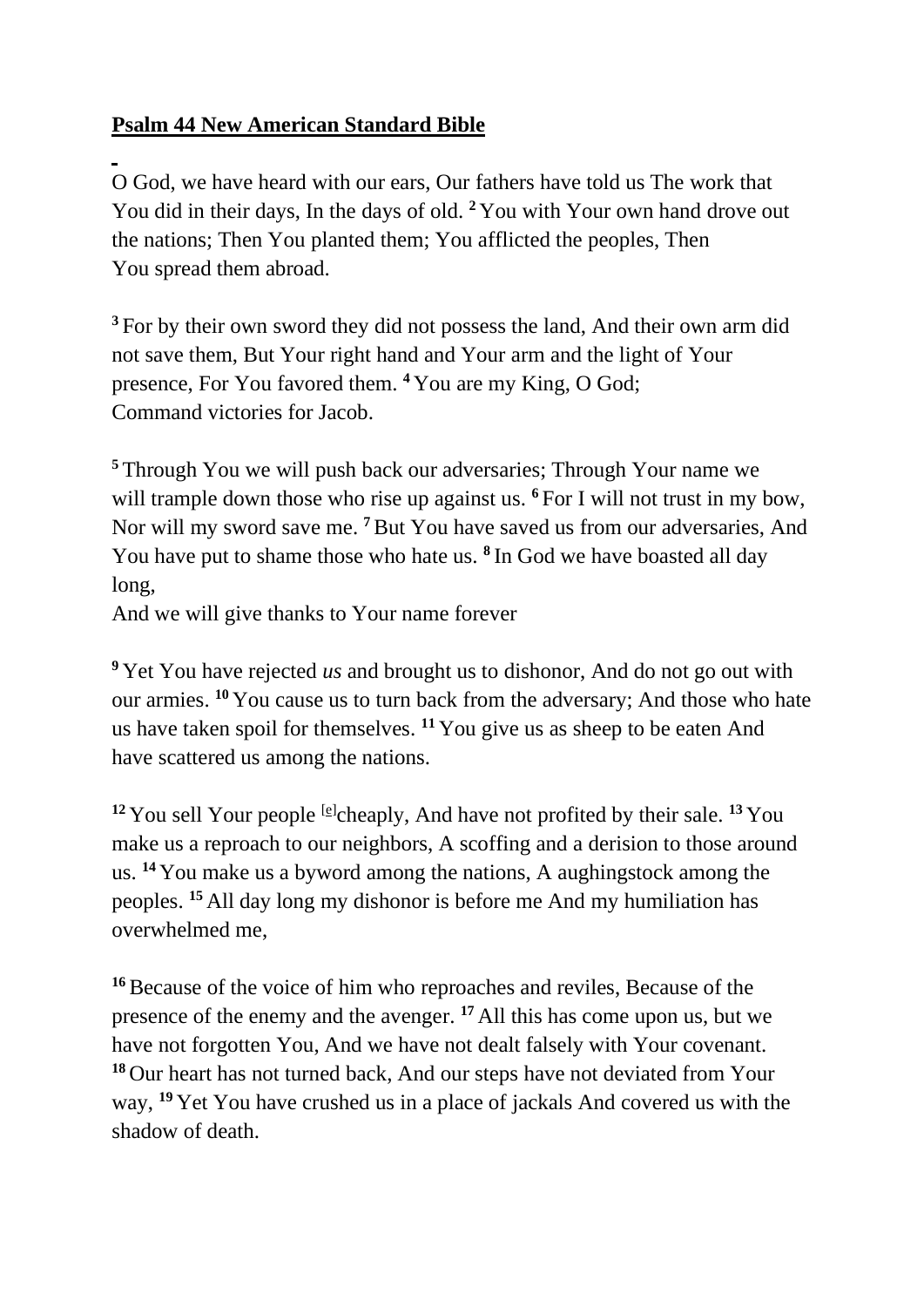**<sup>20</sup>** If we had forgotten the name of our God Or extended our hands to a strange god, **<sup>21</sup>** Would not God find this out? For He knows the secrets of the heart. **<sup>22</sup>**But for Your sake we are killed all day long;

We are considered as sheep to be slaughtered. **<sup>23</sup>** Arouse Yourself, why do You sleep, O Lord?

Awake, do not reject us forever.

**<sup>24</sup>** Why do You hide Your face *And* forget our affliction and our oppression? **<sup>25</sup>** For our soul has sunk down into the dust; Our body cleaves to the earth. **<sup>26</sup>**Rise up, be our help, And redeem us for the sake of Your lovingkindness.

## **We will use five tools on our expedition that are built around five questions**

What questions were provoked within you?

Did anything confuse you?

Did anything move you emotionally?

Did God instruct you to do something?

Did you gain any insight into God's character?

- 1. We are a reproach, considered as nothing.
- 2. Our neighbours and our friends are mocking us and then mocking You God.
- 3. We have become a joke to them.
- 4. To be humiliated and disregarded is a difficult thing to bare.
- 5. The presence of the enemy is upon us, but we have remembered You.
- 6. We have been true to the covenant of your Word.
- 7. We have walked in the way, but you have left us.
- 8. 'We have been faithful to You Oh God and yet this catastrophe has come upon us.'
- 9. We are in a place of great darkness and suffering, we are wondering where You are.
- 10. David says 'I could understand all of this if we had been unfaithful, but we have been true to You.'
- 11. Do you know these emotions of despair, when you cannot understand, when bad seems to have become your best friend?
- 12. Do you believe God knows the secrets of your heart?